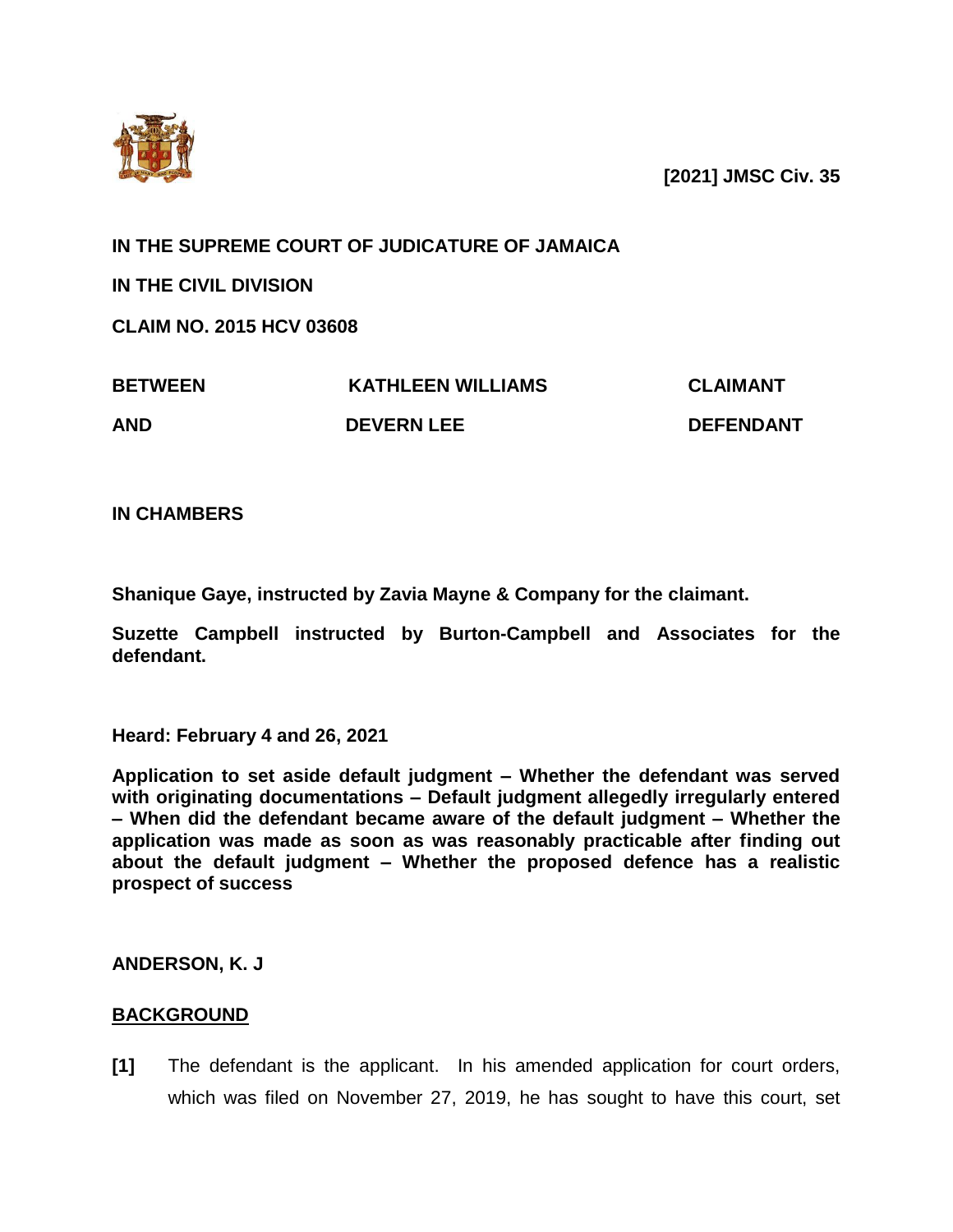aside a default judgment which was entered against him, from as long ago, as October 23, 2015.

- **[2]** In the defendant's original application, which was filed on February 20, 2019, he had also sought to have said default judgment, set aside, solely on the ground that he was never served with the claim form and the particulars of claim. In his amended application, he has also contended that in the absence of an order setting aside the default judgment as being irregular, same should be set aside, *'as the defendant has a real prospect of successfully defending the claim.'*
- **[3]** Of course, it is accepted by the parties' counsel and by this court, that if the claim form and particulars of claim, were not served on the defendant, then that means that the default judgment which as entered against him, is irregular and would therefore, have to be set aside by this court, as a matter of course. In fact, an application to this court, would not even have been necessary, if such is accepted by this court. **Rule 13.2 of the Civil Procedure Rule** ('C.P.R'), makes that clear. **Rule 13.2 (1) of the C.P.R**. is always to be interpreted in a mandatory manner, by this court.
- **[4]** That is no doubt why it was, that this court had earlier ordered that the defendant was to have been at court on February 4, 2021, for cross-examination, which he was. He was then cross-examined, in respect of his affidavit evidence, in which he had categorically stated, more than once, that he was never served with the claim form and particulars of claim.
- **[5]** On that occasion, which was on February 4, 2021, when this claim first came on for a hearing that was presided over, by me, there was another person who was also, cross-examined. That person is: Andrew Scott. It was ordered on July 21, 2020, that a witness summons was to have been issued to compel the attendance at court, on February 4, 2021, of the said Andrew Scott (hereinafter referred to as, 'Mr. Scott'). Mr. Scott did so attend court, on that date and was cross-examined, as regards his affidavit evidence, in which he deponed that he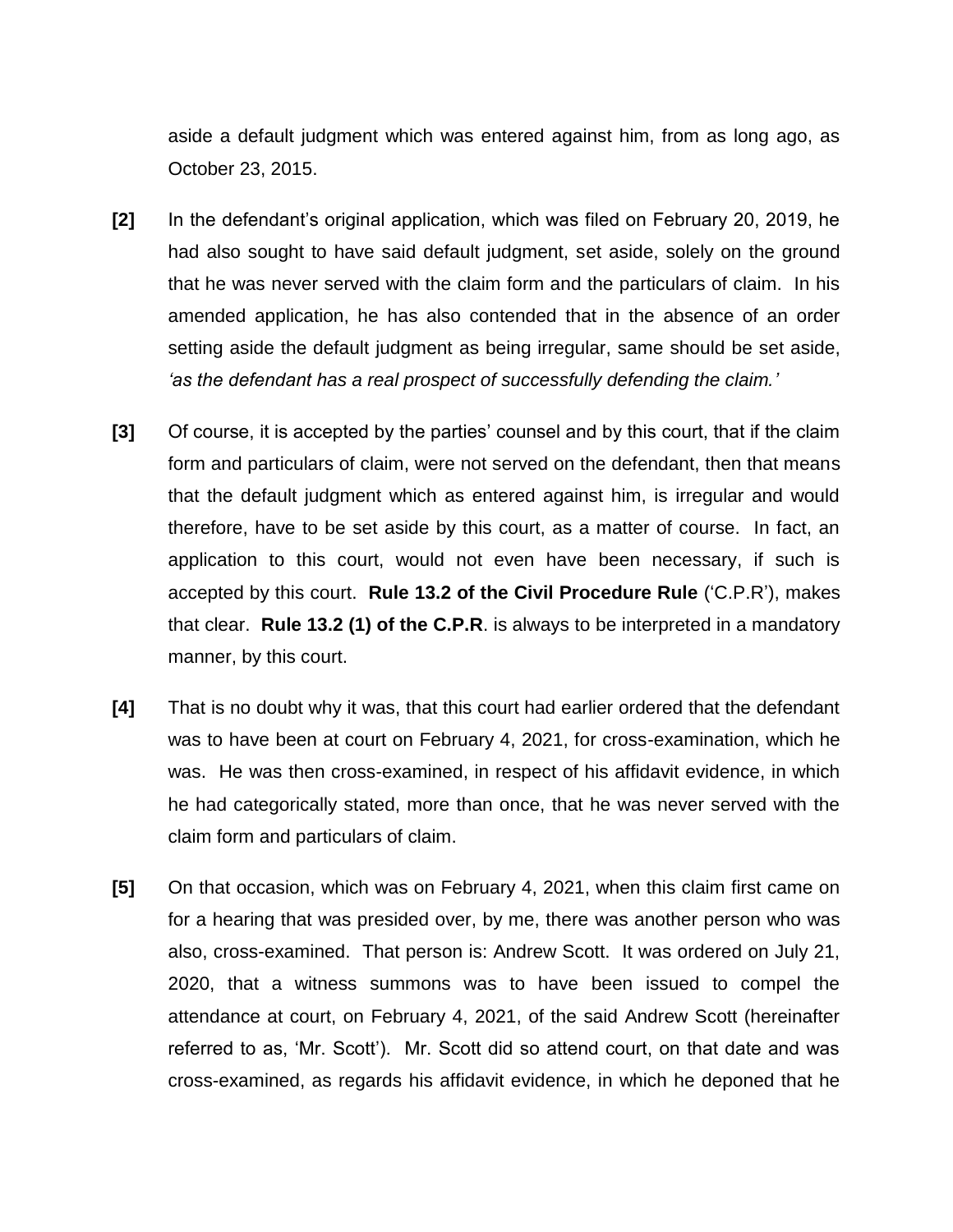had on August 13, 2015, served upon the defendant, the claim form, particulars of claim and other requisite court documentation.

- **[6]** Several affidavits have been filed by the respective parties, which are directly relevant to the issue as to whether or not the defendant was, or was not served with the claim form, and other originating documentation, with respect to this claim. Some of those affidavits have been appended as exhibits to other affidavits. This court has, in addition to having carefully considered the oral evidence which was provided to this court, by the defendant and Mr. Scott respectively - that being their respective evidence under cross-examination, also so considered, the respective parties' affidavit evidence, that being the affidavit evidence being relied on, by them, on the issue of service of the originating court documentation.
- **[7]** As regards that evidence, which will only be referred to very briefly, for present purposes, it was the evidence of Mr. Scott, that on August 13, 2015, he served the defendant, at Lot 1104,  $6<sup>th</sup>$  Seal Way, Braeton, Portmore, in the parish of St. Catherine, with the claim form and particulars of claim and other requisite, originating documentation.
- **[8]** There is also, the evidence of a process server employed to the claimant's attorneys, namely Paul Wong, that he served on the defendant, at that address, on July 18, 2017, various, other court documents. That evidence of Mr. Wong though, was never tested under cross-examination and the defendant has, in his affidavit evidence, expressly denied that sworn factual averment, which was made by Mr. Wong.
- **[9]** Not only was Mr. Wong never cross-examined as regards that written and sworn evidence of his, but so too, was the defendant, also, not cross-examined, specifically as regards Mr. Wong's averments of service. In the circumstances, this court has concluded that the evidence of Mr. Wong, cannot assist the claimant in proving service of the relevant, originating court documentation.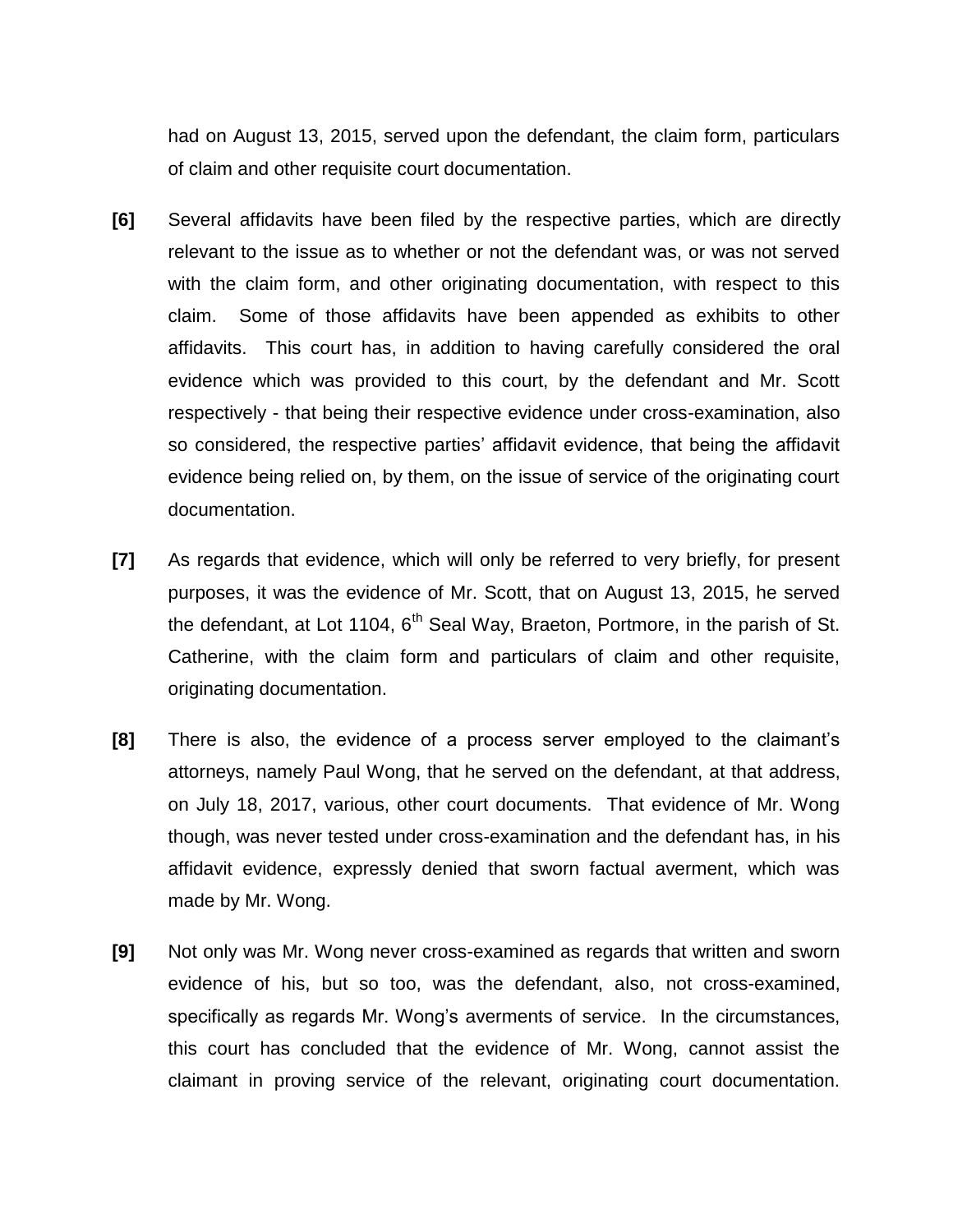Equally too, the evidence of the defendant, specifically in response to the evidence of Mr. Wong, cannot assist the defendant in refuting same.

**[10]** That is so, because that particular evidence, was never tested, by either party. See: *Lascelles Chin v Audrey Ramona Chin* **[2001] UKPC 7.**

#### **Whether the defendant was served with the relevant documentation**

- **[11]** As regards the most important evidence, for present purposes, which was tested, I accepted the evidence of the process server – Mr. Scott. I therefore accept that the defendant was duly served with the requisite originating court documentation, on the date as has been alleged by Mr. Scott, that being: August 13, 2015.
- **[12]** Having seen and heard Mr. Scott questioned strongly by defence counsel, Mr. Scott appeared to me, to have given to this court, truthful evidence. It did not at all, appear to me, as though, he had not served said documentation, in the manner as alleged, or on the date as alleged, or that he had not, as the defendant has specifically alleged, served the defendant at all, by means of personal service, such as consists of Mr. Scott having handed him, said documentation, after Mr. Scott had, as Mr. Scott has alleged, met with the defendant, for the very first time, on August 13, 2015.
- **[13]** What was of particular significance for me, was the defendant's evidence, while under cross-examination. It is not necessary, to repeat same, by means of quotation.
- **[14]** For present purposes, it will suffice to state that repeatedly while being crossexamined, the defendant asserted, aspects of his evidence, which were in direct contrast to that which he had expressly asserted in his sworn, written evidence, as filed both on April 16 and September 30, 2019 – that being, two (2) separate affidavits, that he deponed to. In those respective affidavits, at paragraph 12, in the first in time, of same and at paragraph 3, in the second in time, of same, the defendant had expressly asserted that he had lived at the property  $-1104$  6<sup>th</sup>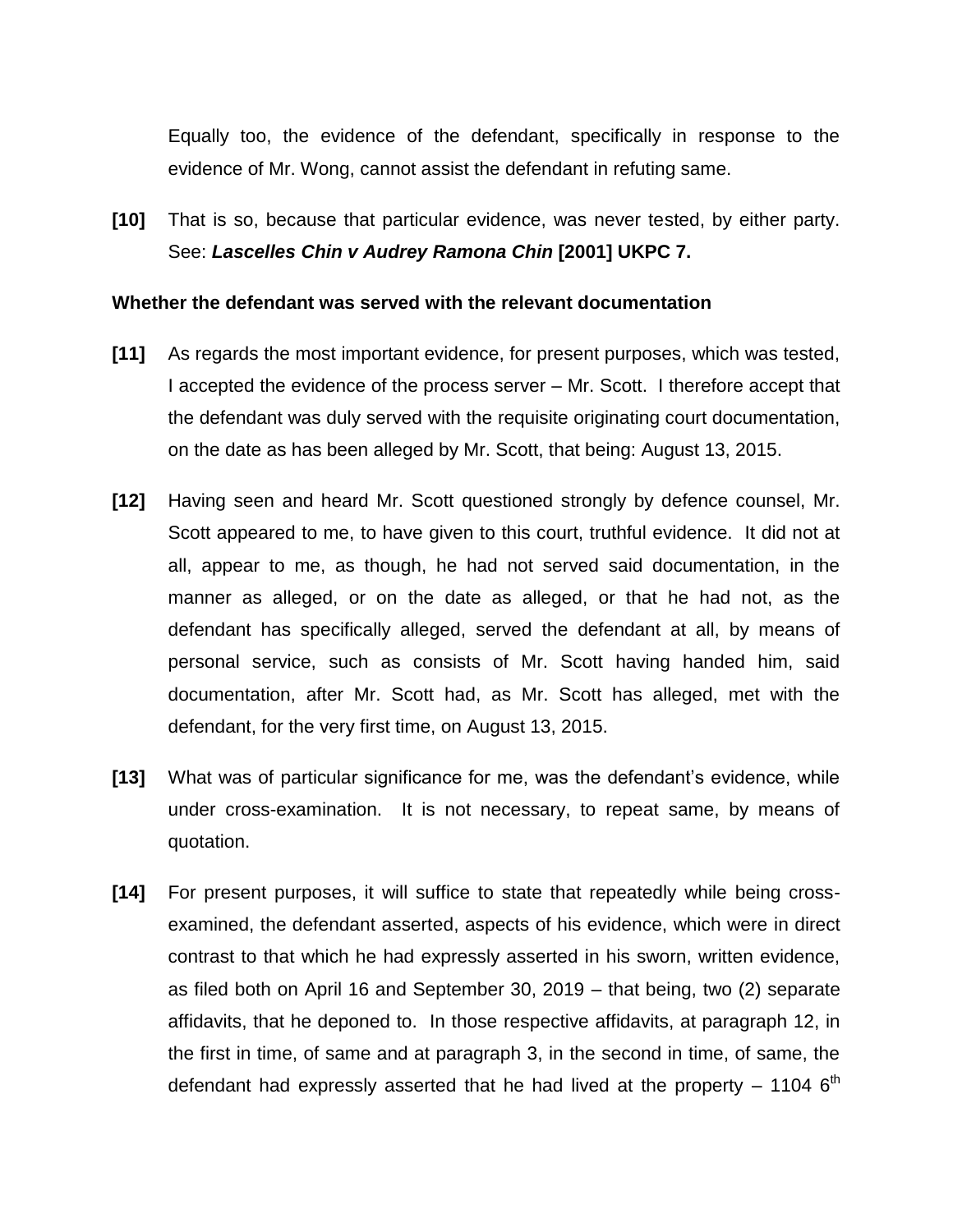Seal Way, Braeton, Portmore, in the parish of St. Catherine, between the years: 1988 and 1989. Yet, by my count, during his evidence while under crossexamination, the defendant, twice stated expressly, that he either, '*did not live there,'* or '*had not lived there.'* '*There'* is, for present purposes, 1104 6<sup>th</sup> Seal Way, Braeton, Portmore, in the parish of St. Catherine. The defendant maintained that particular, oral testimony of his, even after having read out loud, during the Chamber's hearing, on February 4, 2021, the evidence which will be in writing for perpetuity, as set out in paragraph 3 of his affidavit which was filed on September 30, 2019. No re-examination evidence was given by the defendant, as defence counsel opted not to re-examine him.

- **[15]** Thus, no explanation has been provided by the defendant to this court, of this apparent dichotomy in his evidence, as to whether or not he had ever lived at 1104  $6<sup>th</sup>$  Seal Way, Braeton, Portmore, in the parish of St. Catherine, which is the address that he was at, when he was, as has been purported by Mr. Scott and now accepted by this court, served with the requisite originating documentation, regarding this claim.
- **[16]** The defendant while under cross-examination, testified that he had visited and that he visits 1104  $6<sup>th</sup>$  Seal Way, Braeton, Portmore, in the parish of St. Catherine. When he was asked by the court counsel, how often would he visit there, the defendant's response was that he does not visit there, often and that he would go to visit his uncle who still lives there, *'maybe once every six (6) months.'*
- **[17]** When asked specifically, by cross-examining counsel, whether his uncle still lives there, the defendant's answer was just as specific as was the posed question and his answer was just as unhelpful to him for present purposes, as were his other answers, during cross-examination. His answer to that question was '*Yes.'*
- **[18]** Yet, at paragraph 5 of his affidavit which was sworn to, on September 27, 2019 and filed three (3) days later, the defendant deponed as follows: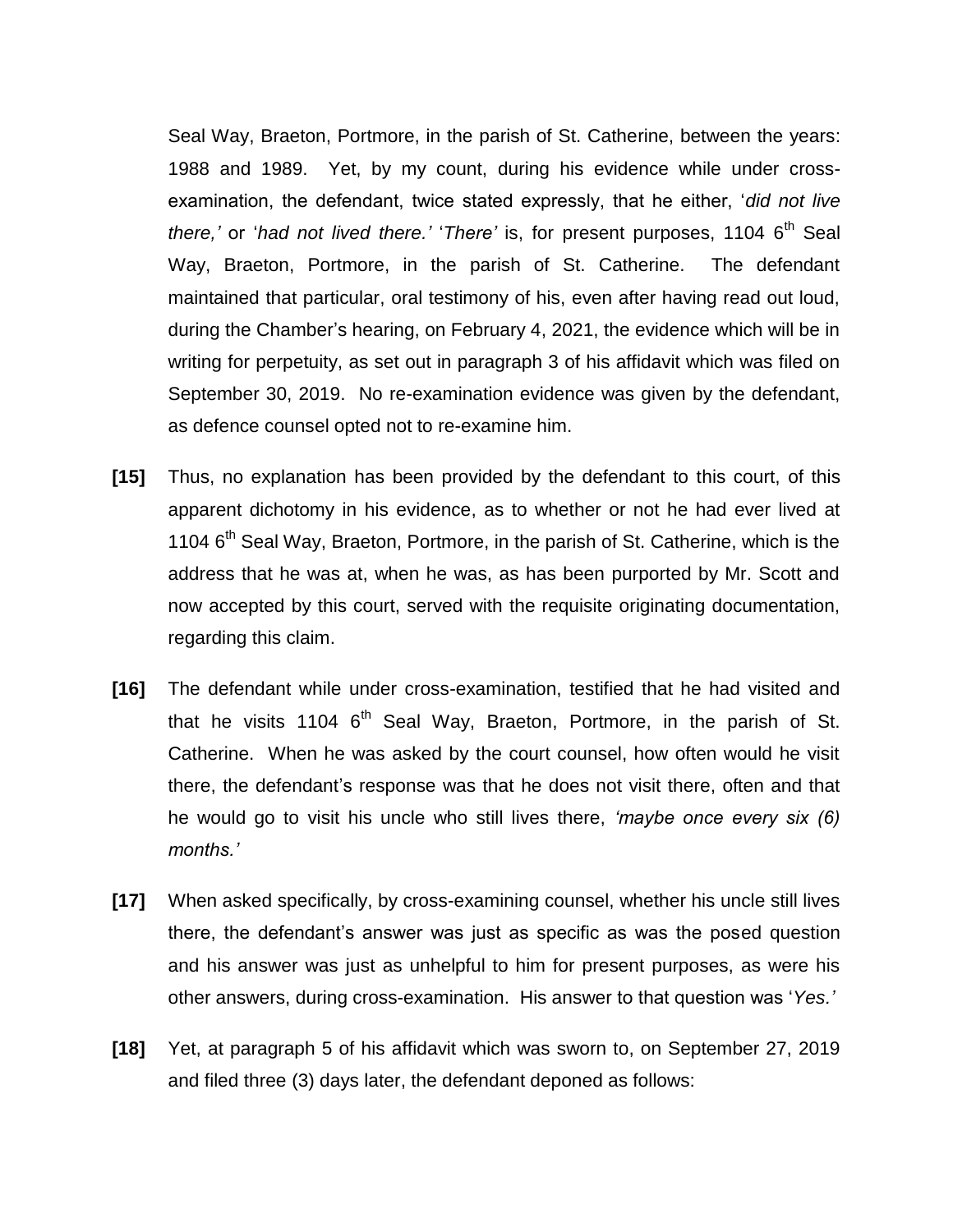*'That since leaving in 1989 I have not been back to 1104 6 th Seal Way, Braeton, Portmore in the parish of St. Catherine as my uncle is no longer at the property and resides in New York.'*

- **[19]** The dichotomy in his evidence both as to whether he visits the property, *'maybe once every six (6) months,'* and also, as to whether or not his uncle still lives there, is also apparent and is also, unexplained.
- **[20]** In the circumstances, I do not accept the defendant as a witness of truth, on any of those issues in respect of which, those dichotomies as noted, have arisen. I have therefore concluded, since I have accepted that Mr. Scott is a witness of truth as regards the service of the originating claim documentation on the defendant, that the defendant was untruthful to this court, as regards same.

## **The burden of proof**

**[21]** It is to be noted as regards this application issue, that the defendant was the party who, for present purposes, bore the burden of proof as regards the issue of the disputed service of the originating claim documentation. See: **Nadine Billone v Experts 2010 Company Ltd [2013] JMSC Civ. 150**, especially at paragraph 10. That is so because it is he who must prove his averment as regards same, in order to succeed upon his application to set aside default judgment, on the ground that said judgment was irregularly obtained. In my view, the defendant has wholly failed to meet that burden, which required that, if he were to be successful in proving that averment of his, he would have had to have proven same to this court, on a balance of probabilities.

#### **Whether the defence has a real prospect of successfully defending the claim**

**[22]** I must therefore, now begin to address the issue as to whether or not, the default judgment, which I have concluded, was regularly obtained, should be set aside on the ground that: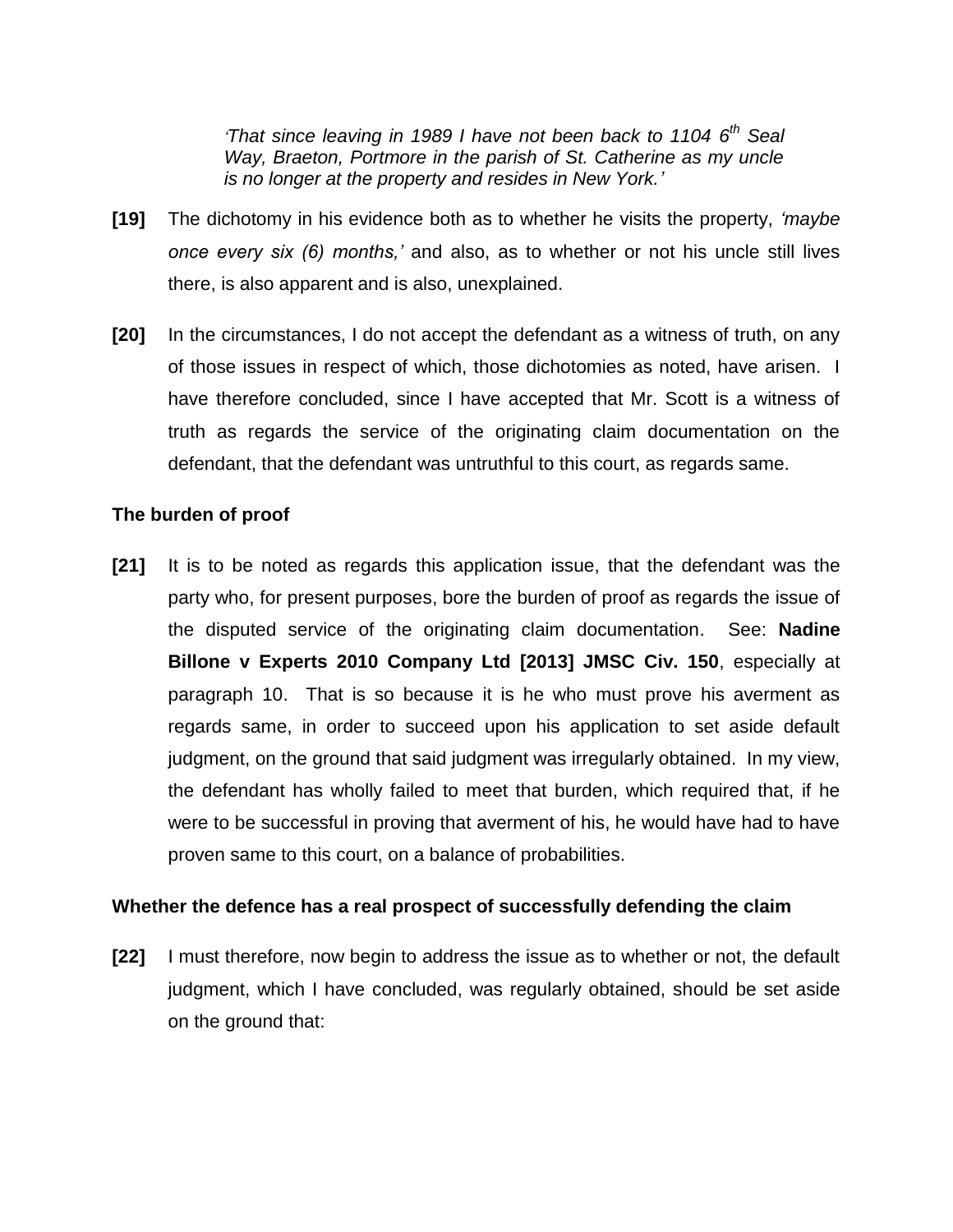# *'Pursuant to rule 13.3 of the Civil Procedure Rules 2002 the 3rd Defendant has a real prospect of successfully defending the claim.' (highlighted for emphasis)*

- **[23]** It must be stated firstly, in addressing same, that since there is no third defendant existing, in respect of this claim, this court has considered and taken it that the reference to, '*the 3rd Defendant'* was made in error and will treat same, as instead constituting a reference to the defendant.
- **[24]** In addressing same, this court has carefully considered the respective parties' written submissions and the authorities referred to, therein.
- **[25] Rule 13.3 of the C.P.R,** addresses the circumstances in which this court **may** (highlighted for emphasis) set aside or vary a default judgment.
- **[26]** It is necessary to quote that rule in full. That rule, reads as follows:

*'(1) The court may set aside or vary a judgment entered under Part 12 if the defendant has a real prospect of successfully defendant the claim.'*

*(2) In considering whether to set aside or vary a judgment under this rule, the court must consider whether the defendant has:*

- *(a) applied to the court as soon as is reasonably practicable after finding out that judgment has been entered.*
- *(b) given a good explanation for the failure to file an acknowledgement of service or a defence, as the case maybe.*
- *(3) Where this rules gives the court power to set aside a judgment the court may instead vary it.'*
- **[27]** My reading of those rules of court, makes clear to me, that the pre-eminent consideration for this court, in determining whether a default judgment ought to be set aside, is whether or not the defendant has a real prospect of successfully defending the claim. Whilst that is undoubtedly the pre-eminent consideration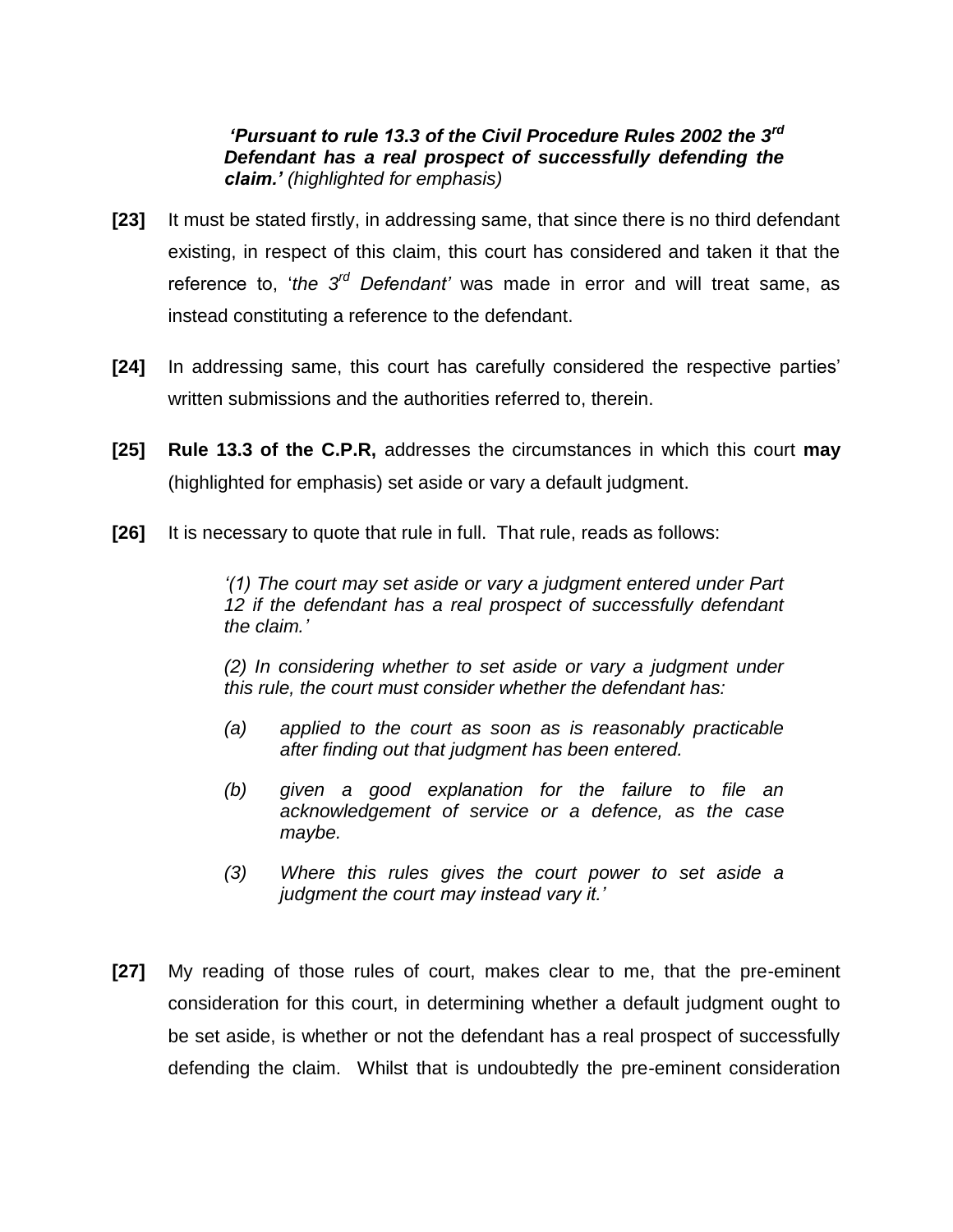though, this court must also consider the matters as set out in **rule 13.3(2)(a) and (b) of the C.P.R.**

**[28]** Of course too, **rule 13.3(1) of the C.P.R**. has been framed in discretionary terms. To my mind therefore, this court must, in applying its mind to **rule 13.3 of the C.P.R.,** apply the over-riding objective under and in accordance with the rules of court, in the course of exercising its discretion, as **rule 13.3** as a whole, requires this court, to do. See: **Merlene Murray-Brown v Dunstan Harper and Winston Harper [2010] JMCA App 1** and **Marcia Jarrett and South East Reional Health Authority and Robert Wan v The Attorney General** – **Claim No. 2006 HCV 00816** and **Nadine Billone and Experts 2010 Company Ltd.** (op. cit.)

# **Whether the defendant applied to this court as soon as was reasonably practicable after finding out that judgment had been entered**

- **[29]** With respect to this matter, the relevant default judgment was entered into the judgment book, on October 23, 2015. That default judgment was entered, arising from the defendant not having filed and served, an acknowledgement of service.
- **[30]** The defendant's original application to set aside that default judgement, was filed, approximately three and a half years later, on February 20, 2019. That is the applicable date, for present purposes, even though an amended application to set aside the default judgment is that which is now under consideration by this court and same was filed on November 27, 2019.
- **[31]** The question that must now be asked and answered, is: Did the defendant apply to this court as soon as was reasonably practicable after finding out that judgment had been entered?
- **[32]** The defendant's evidence, as given on affidavit, as regards how and when it was, that he became aware of the default judgment that had been entered against him, is worthwhile repeating: That evidence is as set out in paragraph 34 below and consists of that which relates to what purportedly occurred, according to that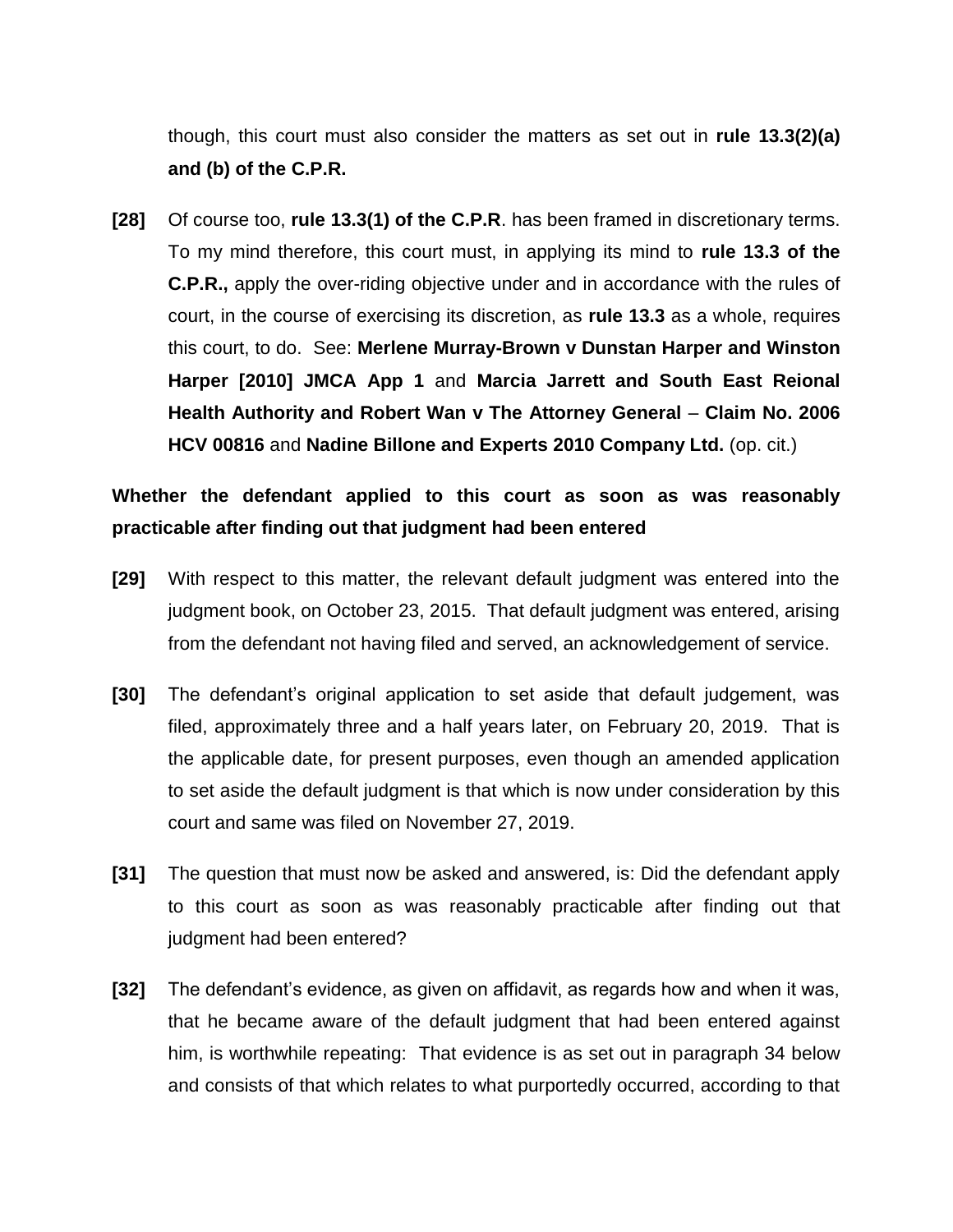which the defendant is purportedly aware of, as having occurred after the claimant had allegedly been injured in an accident which purportedly occurred while the claimant was a passenger in a public passenger vehicle, which, it is not disputed, was, at the time of the accident, jointly owned by the defendant and another person or persons.

**[33]** The claimant's allegation, as set out in her statement of case, as filed with this court and which this court has taken judicial notice of, has alleged that:

> *'On or about the 31st day of March 2014 the Claimant was lawfully travelling as a passenger in a motor vehicle registered PC 7432, owned and driven by the Defendant along the Runaway Bay Main Road, St. Ann, when upon reaching the vicinity of Dr. Bruce Auden's office, the said motor vehicle stopped to allow a passenger to disembark and whilst the Claimant was in the process of reboarding the motor vehicle, the driver drove off causing the Claimant to fall from the bus.*

> *.... As a consequence of the said collision the Claimant has sustained serious personal injury and has suffered loss and damage.'*

 *(Paragraphs 3 and 4 of the claimant's particulars of claim).*

The claimant's claim against the defendant is for damages for negligence.

**[34]** The defendant's evidence, as set out in paragraphs 8, 9, 10, 11, 12 and 17 of his affidavit in support of his application to set aside default judgment and which was filed on April 16, 2019, is as follows:

> *'8. That about two years after the incident I received a telephone call from an employee of the insurance company. I was asked whether I had been involved in an accident with Kathleen Williams. As a result of the conversation I went to the insurance to inform them about what took place with Ms. Williams. I subsequently gave a statement to an investigator appointed by the insurance company.*

> *9. That on or about the 30th January 2019 I received a call from my insurer. I was informed by them and do verily believe that a judgment had been entered against me in a claim filed by Ms.*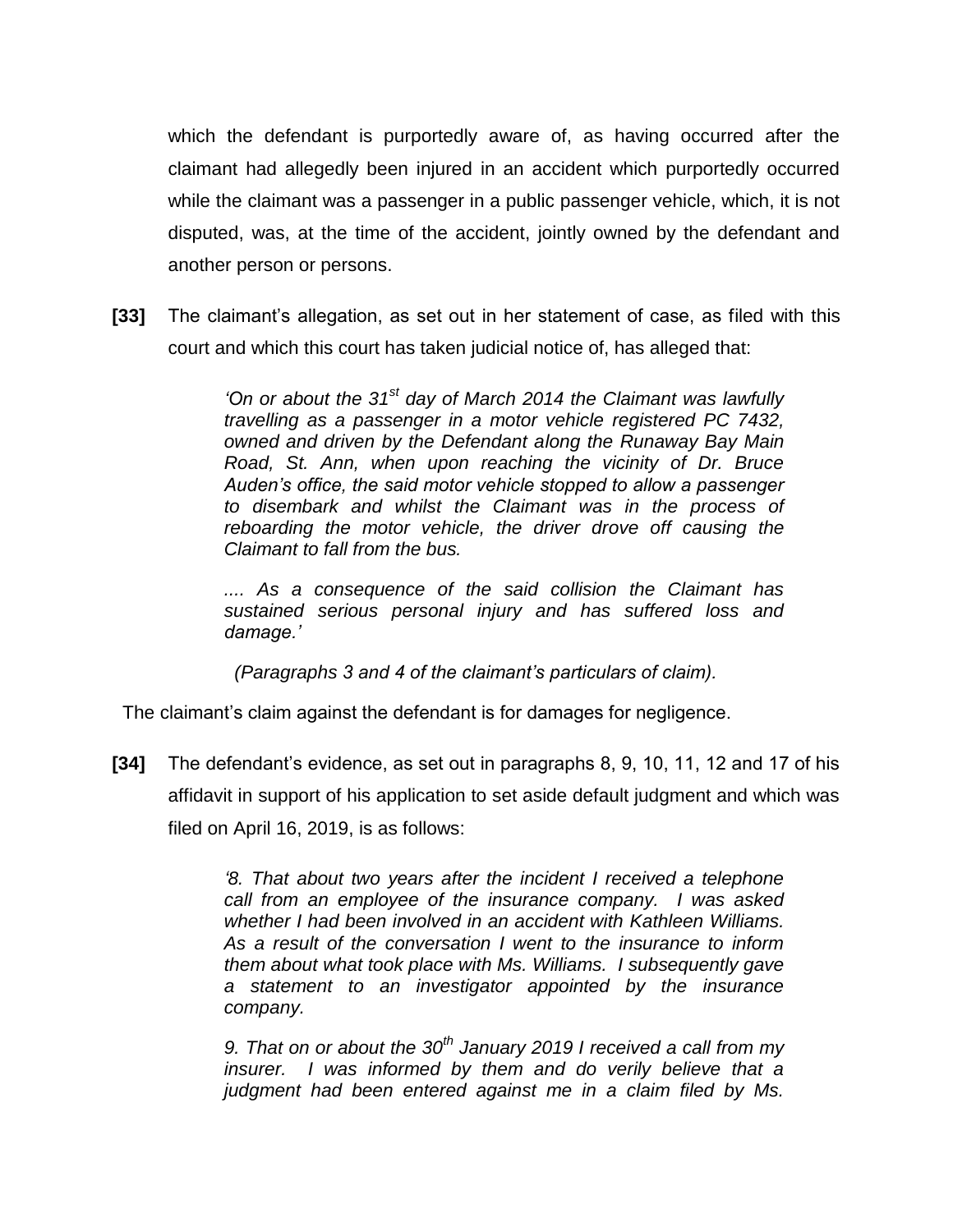*Williams to recover damages for injuries she suffered in an accident involving my motor bus on the 31st March 2014.*

*10. That I was not aware that a claim had been filed against me by Ms. Williams as I never received any court papers from her or anyone acting on her behalf, and only became aware of it because of the information from my insurer.*

*11. That on the 19th February 2019 I met with Burton-Campbell and Associates, Attorneys-at-Law who were appointed by my insurance company to act on my behalf in this claim. I was shown an Affidavit of service sworn to by Andrew Scott in which he stated that on the 13th August 2015 at 2:24 p.m. he served me with a Claim Form and Particulars of Claim among other documents, at 1104 6th Seal Way, Braeton, Portmore, in the parish of St. Catherine.*

*12. That I do not know an Andrew Scott and I was not served with the documents mentioned or any other documents by him or anyone else. I lived at 1104 6th Seal Way, Braeton, Portmore in the parish of St. Catherine from 1988 to 1989, after which I went on the farm work programme to the United States, after which I migrated and lived there until 2002.*

*15. That I would not have been at 1104 6th Seal Way, Braeton, Portmore in the parish of St. Catherine at 2:24 p.m. to be served with any document.*

*17. That I was deprived of the opportunity of defending the claim as the Claim Form and Particulars of Claim were never served on me. I also did not receive the Default Judgment Notice of Assessment and other documents which were allegedly served on me on the 12th March 2016.'*

- **[35]** It is also worthwhile repeating, verbatim, what was the process server Mr. Andrew Scott's affidavit evidence in response to the defendant's application to set aside default judgment. Paragraphs 4, 5, 6 and 7 of the affidavit that has been deponed to, by Mr. Scott and which was filed on September 6, 2019, are relevant for that purpose.
- **[36]** Prior to having stated that which he stated in those paragraphs, Mr. Scott deponed in that said affidavit that he is a process server and his duties as a process server entail the serving of court documents on behalf of Messrs. Zavia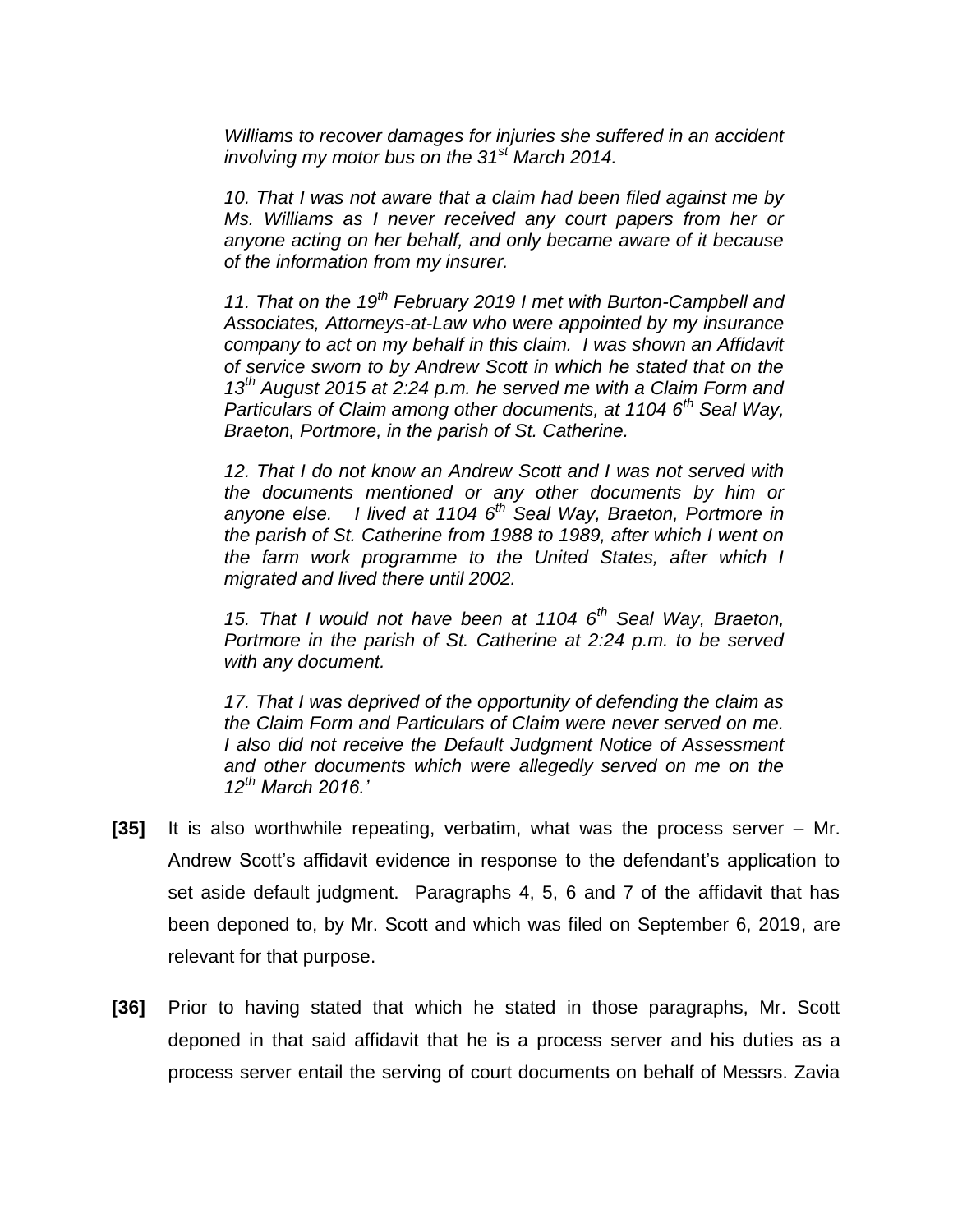Mayne and Company and their clients. It is to be noted, that the law firm on record for the claimant, with respect to this claim, is Zavia Mayne and Company.

**[37]** Paragraphs 4, 5 6 and 7 of that affidavit, read as follows:

*'4. That I attended the Kingston branch office of Zavia Mayne and Company, Attorneys-at-Law located at Seymour Avenue, Kingston 6 and was handed a Claim Form, with Prescribed Notes, a form of Acknowledgement of Service, a form of Defence and Particulars of Claim with instructions to serve same on Mr. Devern Lee at Lot 1104 6th Seal Way, Braeton, Portmore in the parish of Saint Catherine.*

*5. On the 13th day of August 2015 I went to the abovementioned address. Upon arriving at the address, I made further enquiries as Mr. Lee was not previously known to me, he admitted that he was the defendant, I handed the documents to him and he willingly accepted same.*

*6. That on March 12, 2016 the copies of the Witness Statement dated January 14, 2016, Notice of Assessment of Damages dated February 26, 2016, Notice of and Intention to Tender in Evidence Hearsay Statements made in Documents dated February 11, 2016 and request for Default Judgment dated October 23, 2015 and Interlocutory Judgment in Default dated October 23, 2015 in this suit dated July 21, 2015 and bearing the seal of the Supreme Court of Jamaica were duly served by me on the Defendant Devern Lee personally at Lot 1104 6th Seal Way, Braeton, Portmore in the parish of Saint Catherine.*

*7. Again he accepted the documents without any dispute.'*

- **[38]** Suffice to state also, that such as has been stated and quoted from, in paragraphs four (4) to seven (7) of that affidavit, echo that which was stated and sworn to, by Mr. Scott, in his earlier affidavit, which was filed on April 26, 2016.
- **[39]** For the same reasons earlier given, I do not accept that the defendant was a witness of truth, as regards the service of pertinent court documents on him, at 1104, 6<sup>th</sup> Seal Way, Braeton, Portmore, in the parish of St. Catherine, by Mr. Scott – the claimant's counsel's process server. I instead accept that on two separate occasions, those being: August 13, 2015 and March 12, 2016, the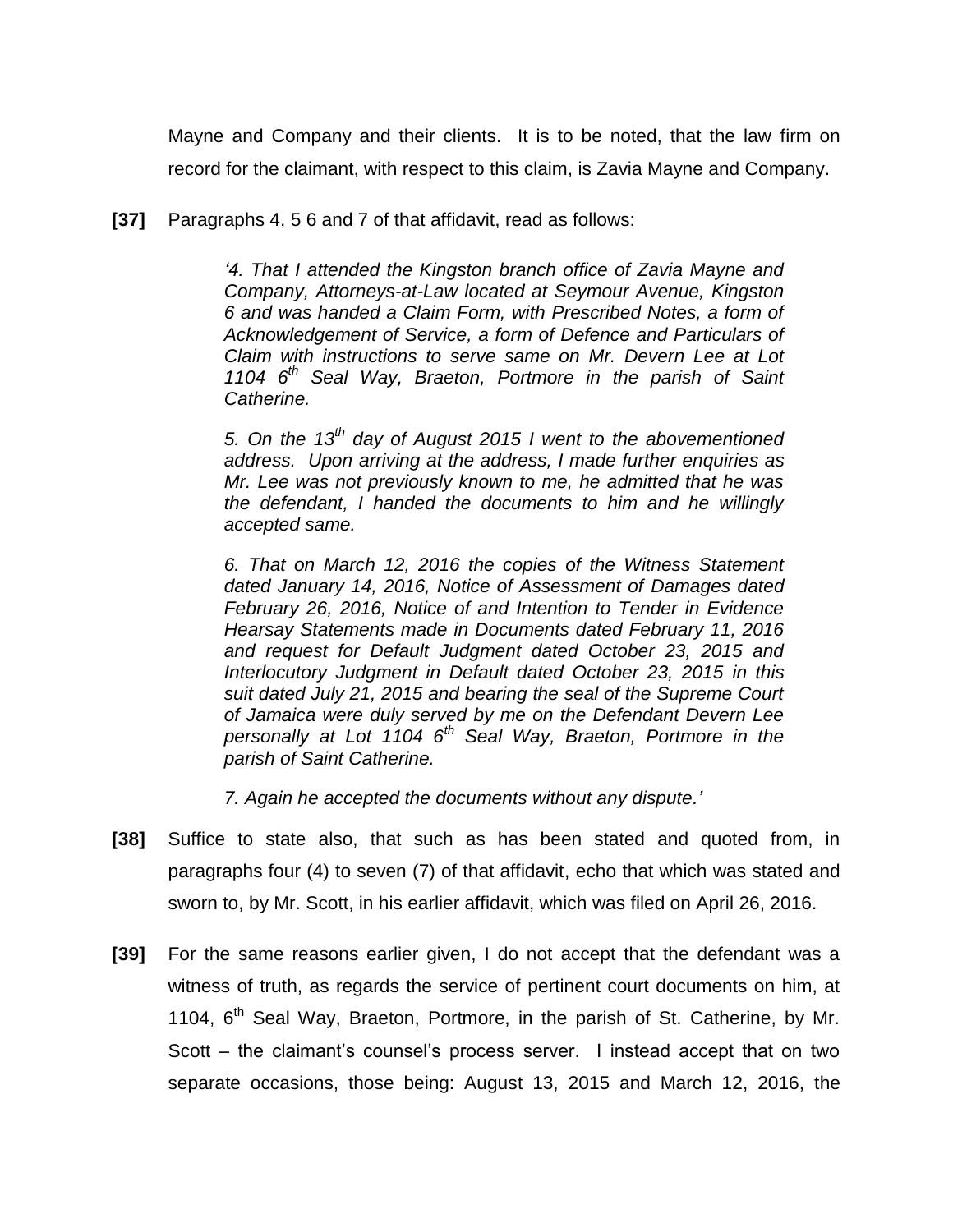defendant was served with various documents pertaining to this claim, including but not limited to the claim form and particulars of claim and all requisite accompanying documentation and the default judgment.

- **[40]** This claim was filed on July 21, 2015. The default judgment was entered against the defendant, on October 23, 2015. That default judgment was entered, arising from the defendant's failure to file an acknowledgement of service.
- **[41]** For the reasons already given, it follows that I am not of the view that the defendant applied to this court, *'as soon as was reasonably practicable after finding out that judgment had been entered against him*,' since it is the view of this court that the defendant should have made an application to set aside default judgment, within a short time after he was served, with the default judgment, that having in this court's view of the evidence given, been on March 12, 2016.
- **[42]** In any event though, the defendant ought to have provided to this court, an account as to why it was not reasonably practicable for him to have filed the original application to set aside default judgment, prior to when he did so, that having been, on February 20, 2019. He has not done so. According to the defendant's own evidence, he became aware of the default judgment that had been entered against him, when he was told of same by his insurer, during a telephone call that took place, on January 30, 2019. It is that same insurer that hired attorneys: Burton-Campbell & Associates, who are on record as the defence attorneys, with respect to this claim and who are the attorneys that filed the original and the amended application to set aside, default judgment. Why then, did it take until February 20, 2019, for that application to be filed? Why was it not reasonably practicable for same to have been filed, before then? Even until now, the answers to those questions remain unknown to this court. Those answers remain unknown to this court, because the defendant has not even done as much as attempted to provide the answers to either of same.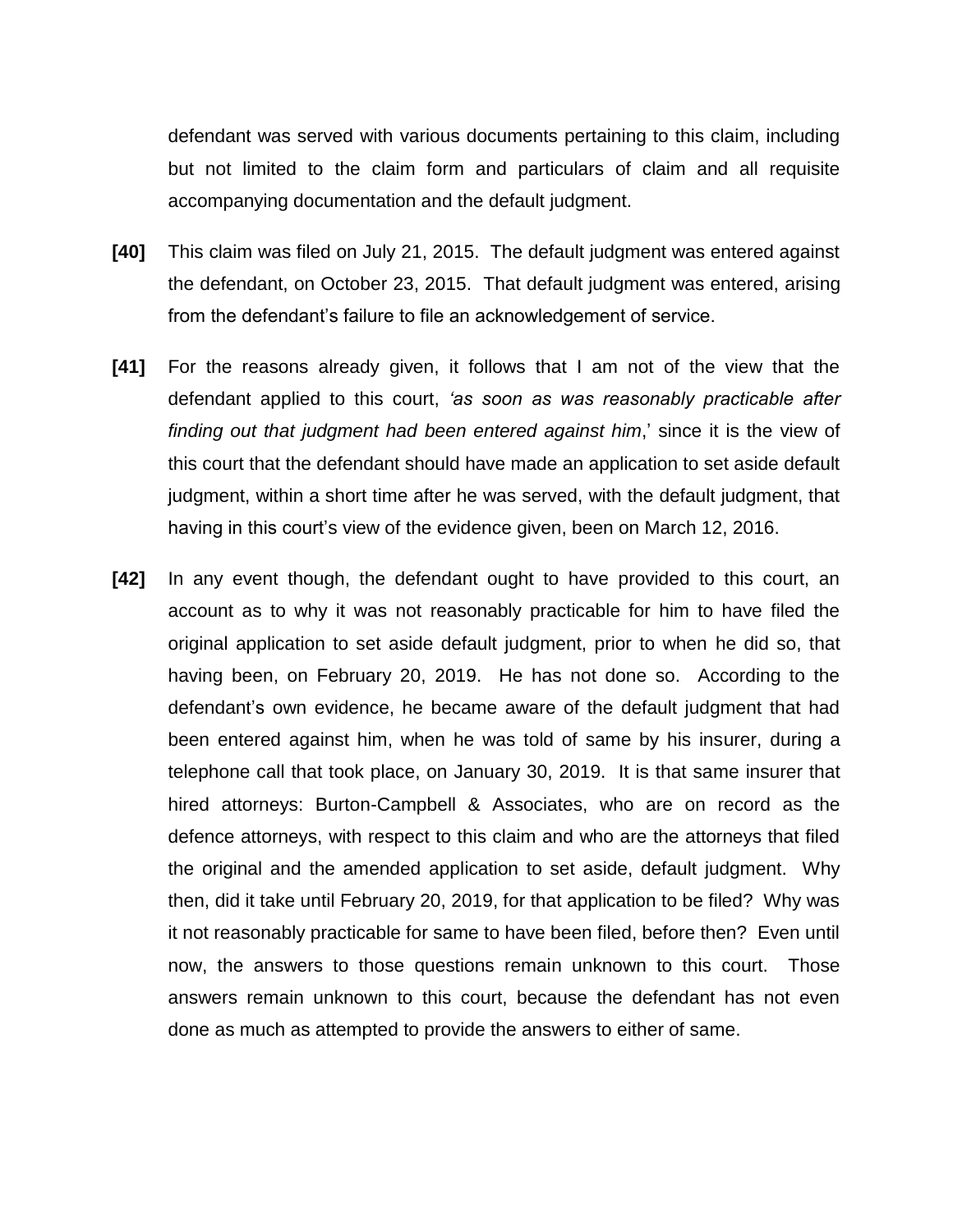**[43]** It also follows, that the defendant has utterly failed to provide this court with, '*a good explanation for the failure to file an acknowledgement of service.'* This court has determined that the defendant's explanation for same, is entirely untrue.

## **Whether the proposed defence has a realistic prospect of success**

- **[44]** This court must then, next consider that which is, the most important consideration, which is whether the defendant's proposed defence is one which has a realistic prospect of success.
- **[45]** The term, '*realistic prospect of success,*' is used by me, rather than, *'real prospect of success'* – the latter being the phraseology used in our rules of court, because, those terms can be used interchangeably. See: **Swain v Hillman [2001] 1 All ER 91,** in that regard. In any event though, I believe that the term, *'realistic prospect,'* can be more readily understood and easily applied, than the term, '*real prospect.'*
- **[46]** The latter mentioned term, was utilized in the court's judgment in the case **Swain v Hillman** (op. cit). It has been applied repeatedly in this nation's courts.
- **[47]** In considering whether or not the defendant's defence is one which has a realistic prospect of success, it must be understood that, as was stated by Moore-Bick J. in **International Finance Corporation v Uerxafica SRM (2001) CLC 1361:**

*'A person who holds a regular judgment, even a default judgment, has something of value and in order to avoid injustice he should not be deprived of it without good reason. Something more than a merely arguable case is needed to tip the balance of justice in favour of setting the judgment aside ... the expression "realistic prospect of success" in this context means a case which carries a degree of conviction.'*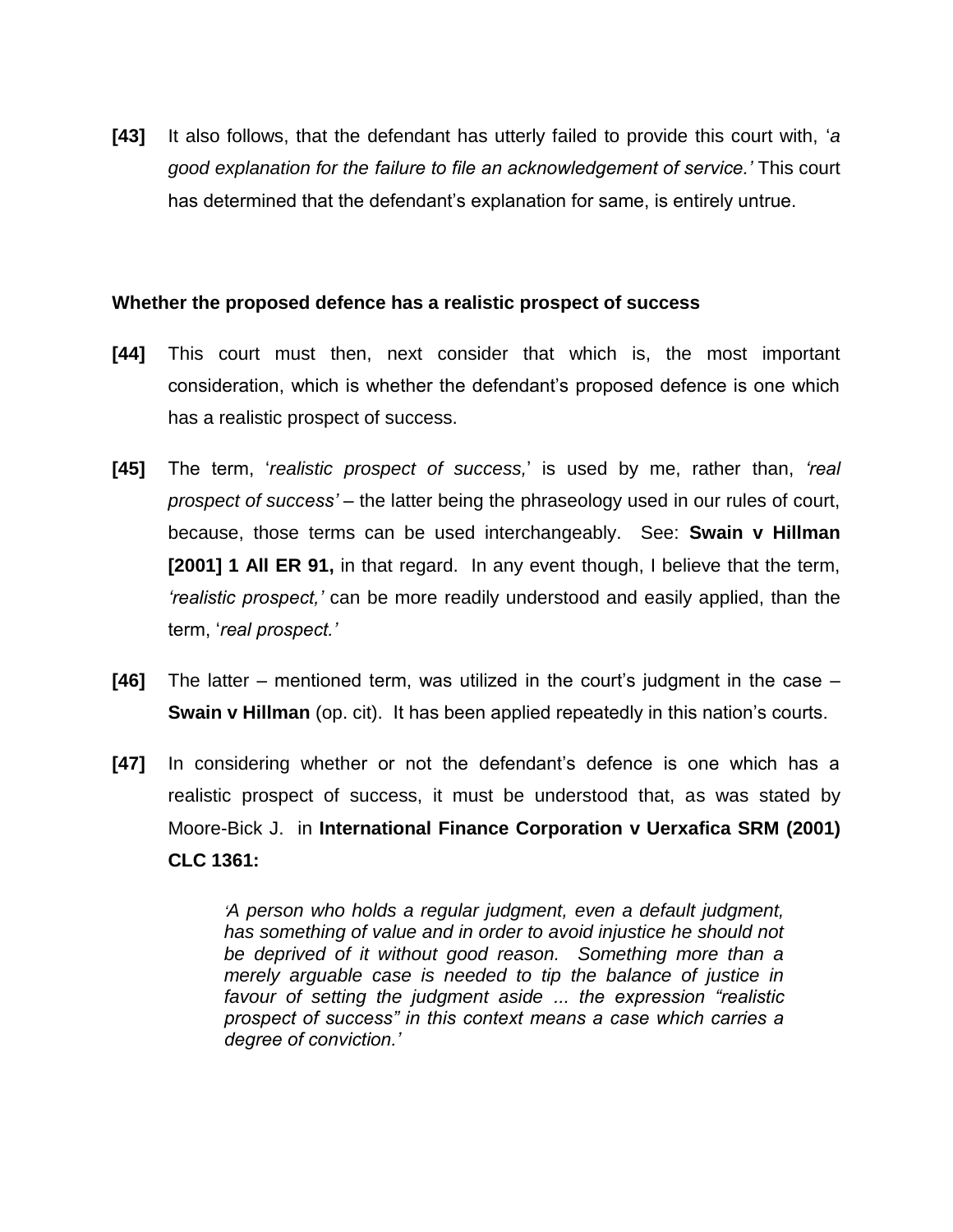- **[48]** In **E.D. and F Man Liquid Products Ltd. v Patel [2003] EWCA Civ 472**, the Court of Appeal of England, confirmed that the test is the same as for summary judgment. The only significant difference is that in a summary judgment application, the burden of proof rests on the claimant to show that the defendant has no real prospect of success, whereas in an application to set aside a default judgment, it is for the defendant to show that his defence has a real prospect of success.
- **[49]** That is why, for instance, in the following cases, the court considered carefully, whether the respective defendants proposed defences, had any realistic prospect of success and determined that they did not. see: **B & J Equipment Rental Limited and Joseph Nanco [2013] JMCA Civ 2** and **Citizens Bank Limited and Randolph Green – Claim No. 1998 C.L.C. 120.**
- **[50]** In assessing whether or not the defendant's proposed defence, with respect to this claim, has any realistic prospect of success and thus, whether same is more than merely arguable and bearing in mind, while conducting that assessment, that it is the defendant that bears the burden of proving same, on a balance of probabilities, if he is to be successful in his application to set aside the default judgment which has been entered against him, this court has borne in mind, that the claimant's claim is for damages for negligence.
- **[51]** The background to that claim, having earlier been set out, I will now proceed to address the proposed defence. The same has been addressed by the defendant, in all of his affidavit evidence. In two of those affidavits, he specifically deponed to that which he alleges, had transpired, as regards the claimant as a passenger on the bus which the defendant was then driving and also, which the defendant was then a co-owner of. He has additionally, appended to a third affidavit of his, a copy of his draft defence.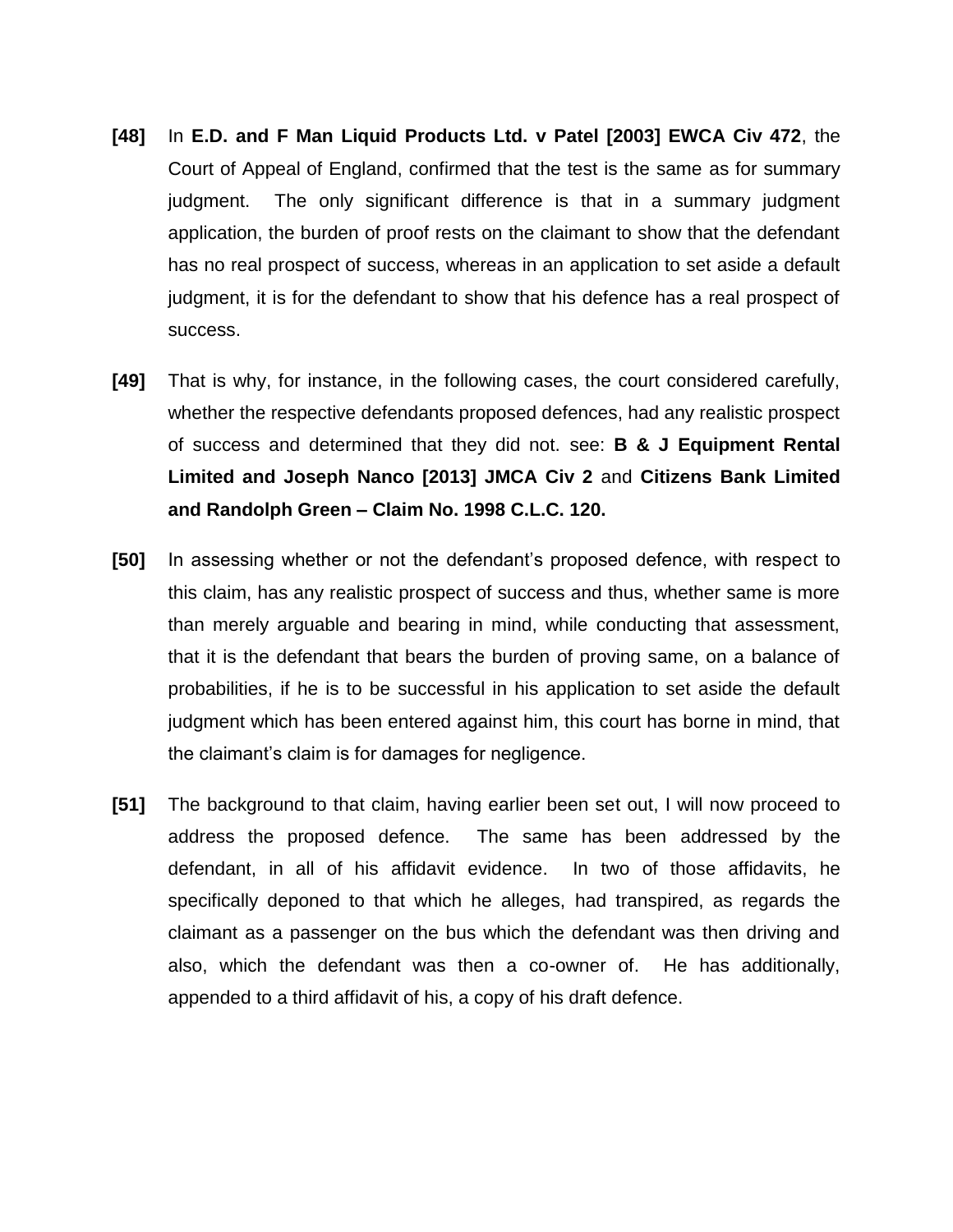**[52]** The essence of that defence is set out in paragraphs two (2) to five (5) of that draft defence. It is necessary, for present purposes, to quote same. They read, as follows:

> *'2. Save and except that the claimant was a passenger in motor vehicle licensed PC 7432 on the 31st March 2014, paragraph 3 of the Particulars of Claim is denied.*

> *3. It is specifically denied that that the Defendant was in an accident with the claimant or that he drove off while the claimant was boarding the bus causing her to fall.*

> *4. The Defendant will say that he was driving along the Runaway Bay Main Road when he heard the claimant complaining to the conductor that she was injured. The Defendant saw no visible injury on the Claimant at the time she made the complaint or at any time thereafter.*

> *5. It is denied that the claimant was injured while travelling on the Defendant's motor bus and she is put to strict proof of her allegations. Further the Defendant objects to the medical reports of Doctors Auden and Grey being tendered n evidence as hearsay documents and requires the makers to attend at the trial of this claim for cross examination.'*

**[53]** It is also necessary, for present purposes though, to refer specifically to paragraph two (2) to seven (7) of the defendant's affidavit which was filed on April 16, 2019. Those paragraphs read as follows:

> *'2. That in 2014 I was the joint owner of a Toyota Hiace motor bus licensed PC 7432. It was a registered public passenger vehicle and operated on the route Brown's Town to Ocho Rios and Spanish Town. I was the driver of the vehicle.*

> *3. That on the 31st March 2014 I was driving the bus heading from Ocho Rios to Brown's Town. I was accompanied by a conductor known to me as Marlon. The bus was not full as not all the seats were taken. On reaching the vicinity of the Runaway Bay hotel now known as Jewels I stopped to let off a passenger. The person came of the bus. I heard the passenger door being closed and I drove off.*

> *4. That after I drove off I heard an argument between the conductor and a passenger I stopped to find out what was happening. I saw a*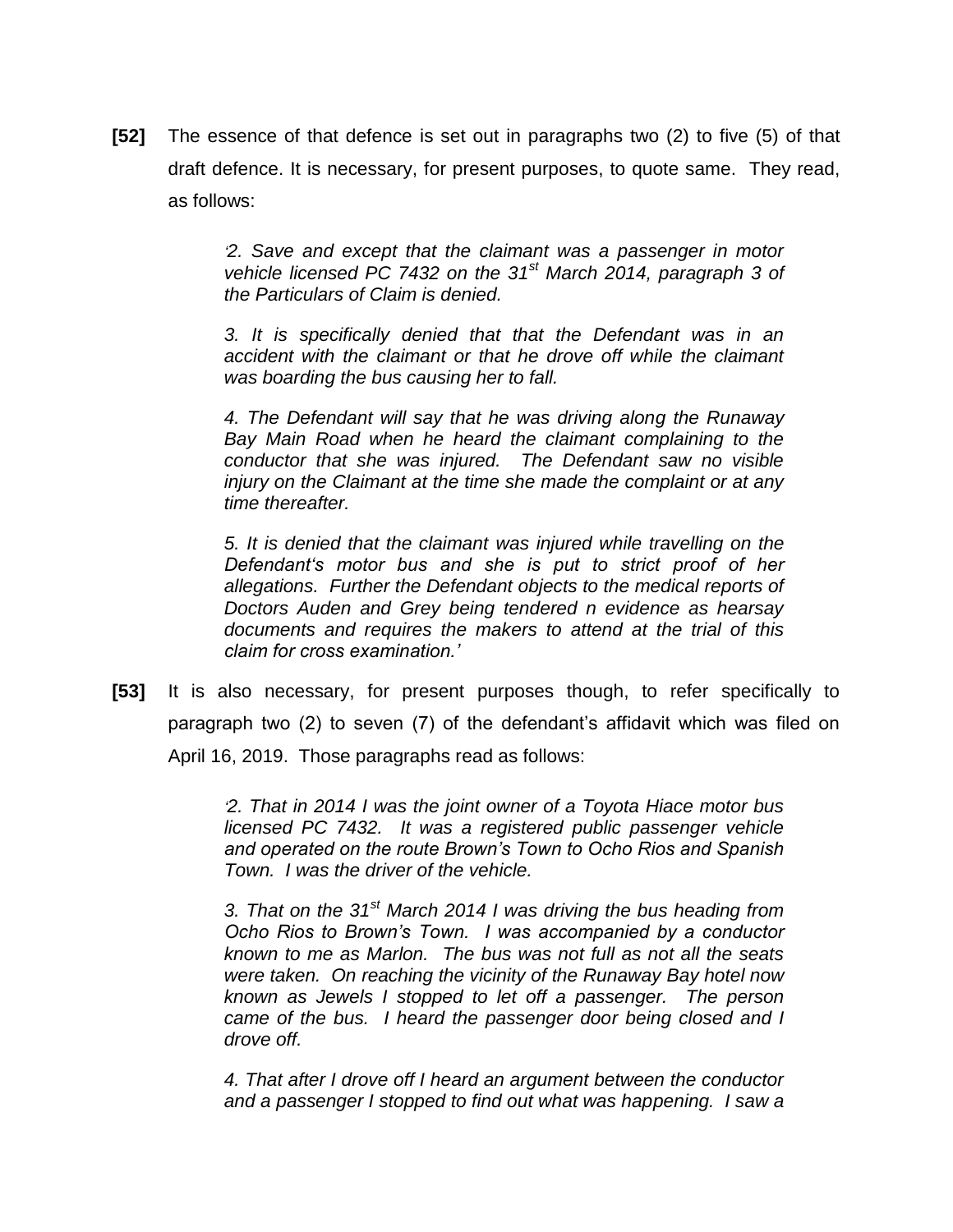*woman known to me as Kathleen Williams in the bus complaining that the door had hit her on her left foot. There was no visible injury but I took her to a doctor which was across the road from where I stopped.*

*5. That I left and dropped the other passengers in Brown's Town and came back to the doctor. The doctor had not yet examined Ms. Williams and I waited with her for twenty minutes, during this time I still did not see anything wrong with her. After she was examined she came out with a little tube with some ointment.*

*6. That I took her home. She was able to get in and out of the bus without any difficulty. I saw her the day after the incident and she said she was fine.* 

*7. That I did not make a report to the police or to the insurer of my bus, Advantage General Insurance Company as it was a minor incident.'* 

- **[54]** The claimant has deponed to an affidavit which was filed, in response to the defendant's application, later amended, to set aside default judgment. That affidavit was filed on September 6, 2019. In that affidavit, she has given evidence as to how the relevant incident, which she alleges, led to her injury and loss and thus, the present claim, occurred. In that affidavit of hers, she has referred to the defendant's affidavit which was filed on April 16, 2019.
- **[55]** She has stated in that affidavit, collectively, as follows:

*'In paragraph 4 of his Affidavit he stated that the door hit me on my left foot, but that is not the case. A passenger on the bus made an indication that he had reached his destination. The conductor told the defendant to stop. He brought he bus to a halt but was not paying attention as the passengers were boarding and disembarking the bus. This I believe, based on the conversation he was having at the time with his conductor, was because he was in a hurry to get to the bus park to load before the other buses got to the park. As he stopped to allow the passenger to get out, I had to stop outside the bus to allow persons to pass. While I attempted to get back in, with one foot on the step to get in, the driver without due care and attention proceeded to drive causing me to fell from the bus. It was when he was alerted by other passengers that he stopped as I was able to get in. I was badly injured and in pain, I was so frightened. I could have died had things taken a different*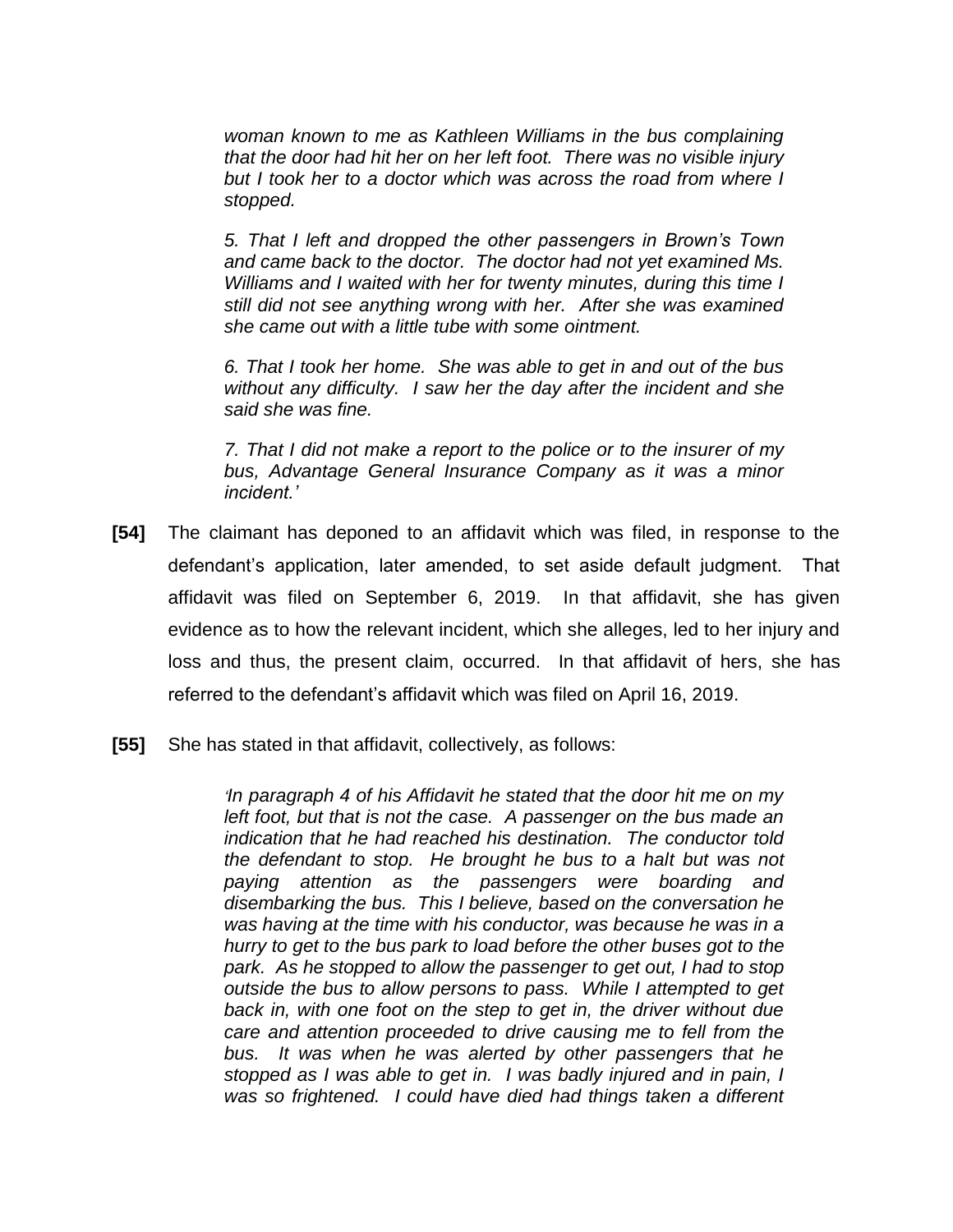*turn. The driver upon seeing this took me to the doctor as he admitted in his affidavit and even waited with me a while. That the following day I experienced even more pain in my legs and knees, my elbows were sore and my right arm was tender to touch.'*

- **[56]** Considered in the context of the claimant's response to his evidence, the defendant's evidence that he saw no injury to the claimant, arising from that which she alleges, was her having fallen off of the bus, which she had one foot on, while about to fully step onto that bus, at that time, is of very little weight, if any.
- **[57]** It is of very little weight, because, even though there may not have been any noticeable injury on the claimant, at the material time, that cannot be taken as any proof whatsoever, that the claimant did not receive any injury.
- **[58]** No evidence has been given, either by the defendant, or the claimant, as to what type or types of clothing the claimant was wearing at the time when she was allegedly injured and what areas of her body, such clothing would have covered. The presence of clothing, on the claimant's body, at the material time, may very well, in and of itself, have prevented anyone other than the claimant from having been able to have viewed any physical injuries on the claimant's person at that time.
- **[59]** In any event though, a person can endure pain and suffering without there having been any visible, or any immediately visible, or any immediately visible injury. If such was caused, due to the negligence of the defendant, then the claimant is entitled to an award of damages from this court, pertaining to same, if the defendant does not settle the dispute, out-of court.
- **[60]** Interestingly, the defendant has not specifically denied that the claimant fell from the step of the bus. He has instead, suggested that when he realized that the claimant was complaining, she was then already on the bus and complaining about the bus door, having hit her.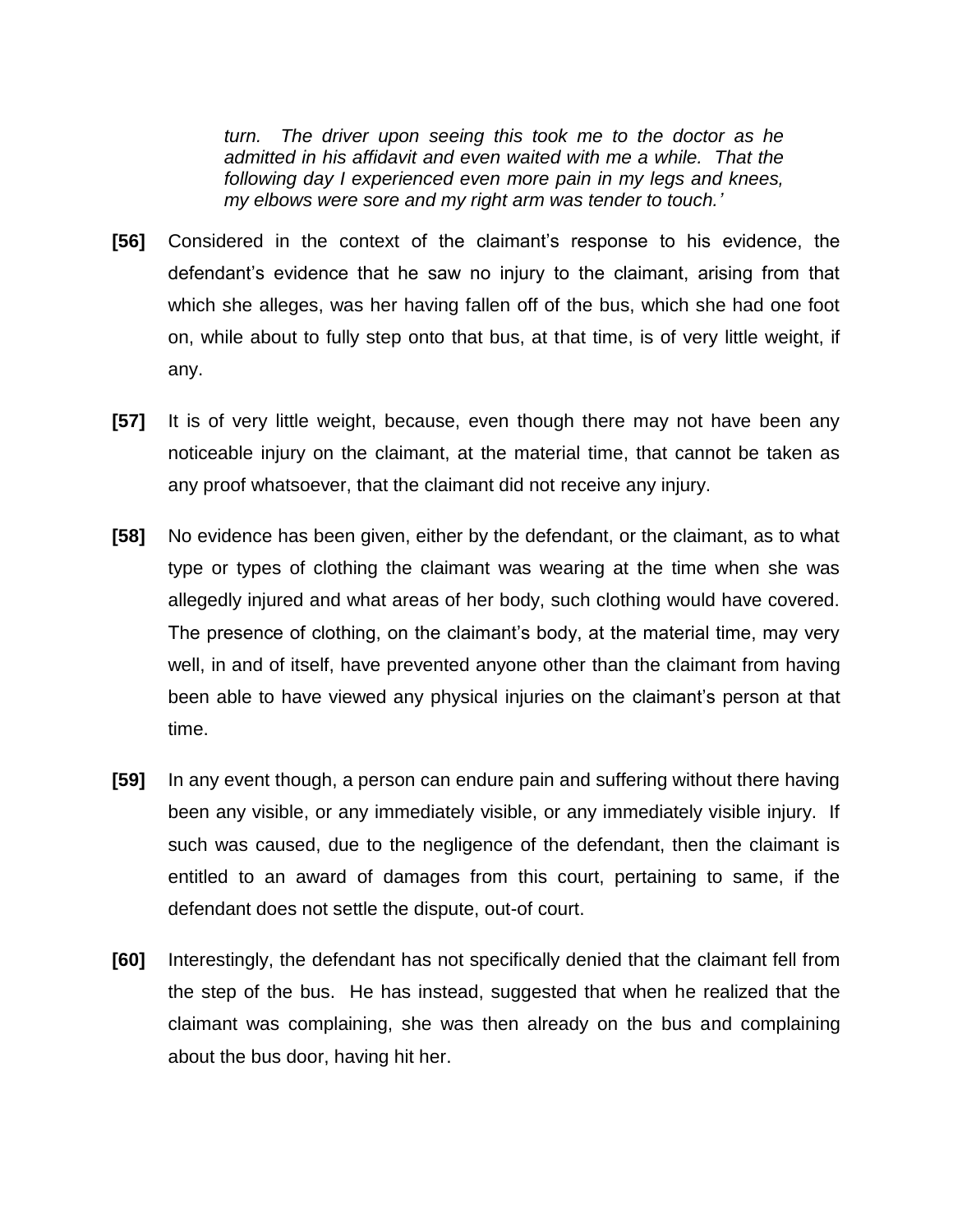- **[61]** It is strange that despite that which the defendant has alleged, he nonetheless accompanied the claimant to the hospital and, if his account is to be believed, also looked on the claimant's physical condition, the very next day, so that he was able to and did swear that he did not see any injury on the claimant, the next day.
- **[62]** Furthermore, the defendant was not specifically denied the claimant's evidence that he had brought the bus to a halt, but was not paying attention then, while passengers were embarking and/or disembarking the bus and that he (the defendant) was then conversing with his conductor as regards his being in a hurry, *'to get to the bus park to load, before other buses got to the park.'*
- **[63]** In addition, this court has taken judicial notice of a document which was filed on February 11, 2016 and which is headed – '*NOTICE OF AND INTENTION TO TENDER IN EVIDENCE HEARSAY STATEMENTS MADE IN DOCUMENTS,*' which refers to a number of documents that the claimant intended to rely on as hearsay evidence. Among those documents are several receipts for physiotherapy treatment that the claimant received. In addition there are two medical reports attached to that document, one of which was prepared by Dr. Auden and the other prepared by Dr. Guy. Dr. Auden's report is more helpful than is that which was prepared by Dr. Guy and therefore, I will for present purposes, only refer further to the former.
- **[64]** Dr. Guy's report, refers to the relevant, alleged accident involving the claimant and the date of same. That doctor referred to the claimant as having an '*abrasion'* over the, '*patellar region'* of the left knee. In addition the doctor has reported that, *'On examination she was tender over the proximal right arm anteriorly' –* in reference to the claimant.
- **[65]** The claimant has obtained a final judgment upon this claim. An assessment of damages hearing took place on March 13, 2018. The claimant was present at that hearing, while neither the defendant nor his counsel were then present.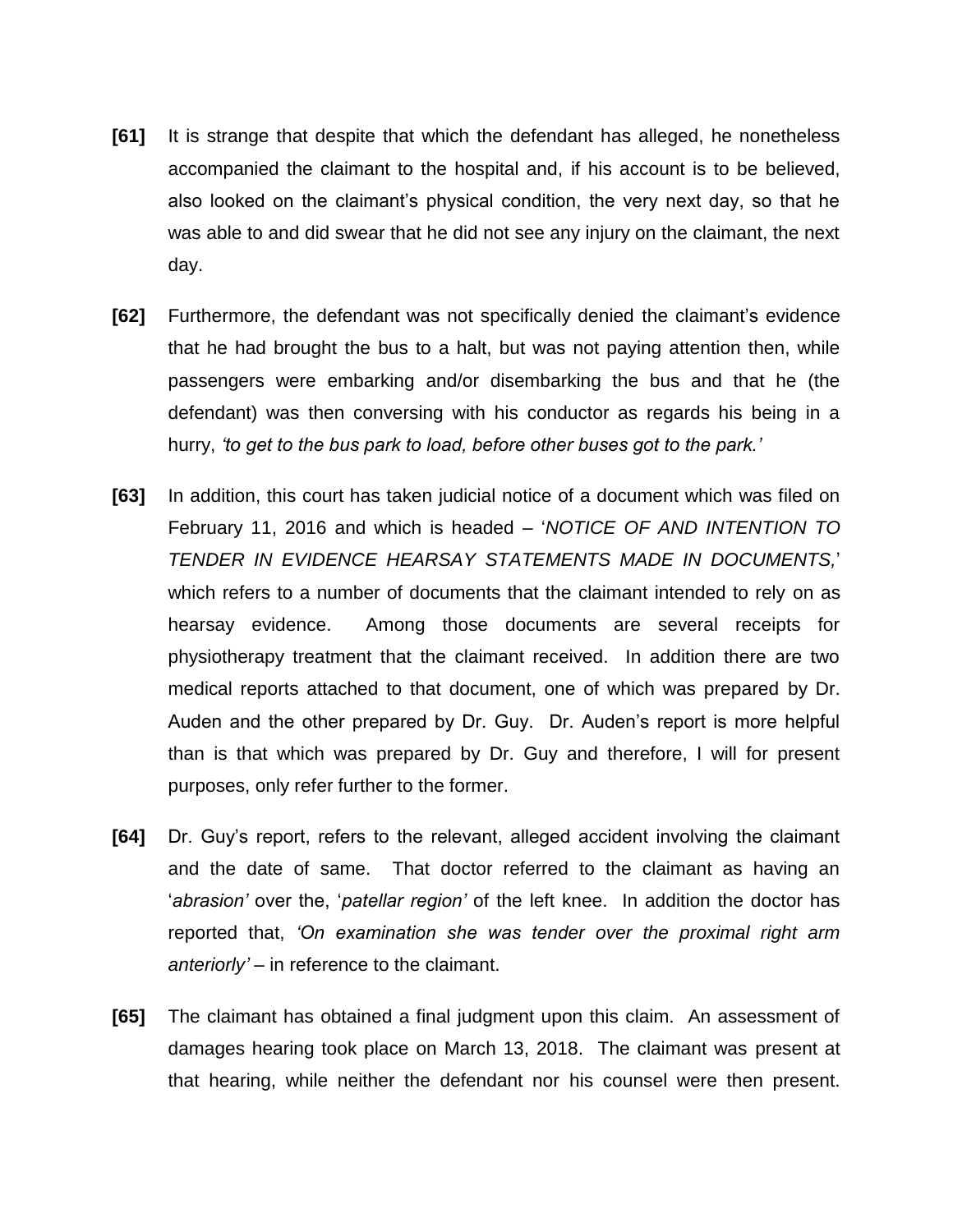Judgment on that assessment was reserved until March 23, 2018, which is when the court awarded final judgment, to the claimant. The claimant was awarded general damages in the sum of \$855,000.00, special damages in the sum of \$57,300.00 and costs in the sum of \$40,000.00.

- **[66]** This court has taken judicial notice of the outcome of that assessment of damages, heard in this court and has inferred from same that the claimant has, before this court, proven her loss, arising from the judgment which she obtained against the defendant, with respect to her claim against him, for damages for negligence, arising from the relevant vehicle accident. If she had not proven same upon that assessment hearing, then she would not and could not properly have been awarded damages, arising from same.
- **[67]** This court has carefully borne in mind that, for present purposes, it is the defendant that bears the burden of proof. To my mind, he has failed to meet that burden. He has failed to meet his burden of proving that he was not served with the relevant originating documents pertaining to this claim and also his burden of proving that he acted promptly in having applied to set aside judgment after he became aware that a default judgment had been entered against him. He has also failed to establish that he has anything more than a merely arguable defence. His proposed defence is, in the particular circumstances of this case, not one which has any real prospect of success.
- **[68]** This court has also borne in mind, the overall interests of justice in exercising its discretion. The fact that a final judgment has been entered against the defendant, is a factor to be considered by this court , in this case and is, *'highly relevant,*' to this court's exercise of that discretion. See in that regard: **Strachan v Gleaner Co. Ltd and anor [2005] 1 WIR 3204.**
- **[69]** Bearing in mind that no good reason has been placed before this court, by means of evidence which this court has accepted, that there exists any good reason why the defendant could not have acted and did not act with some